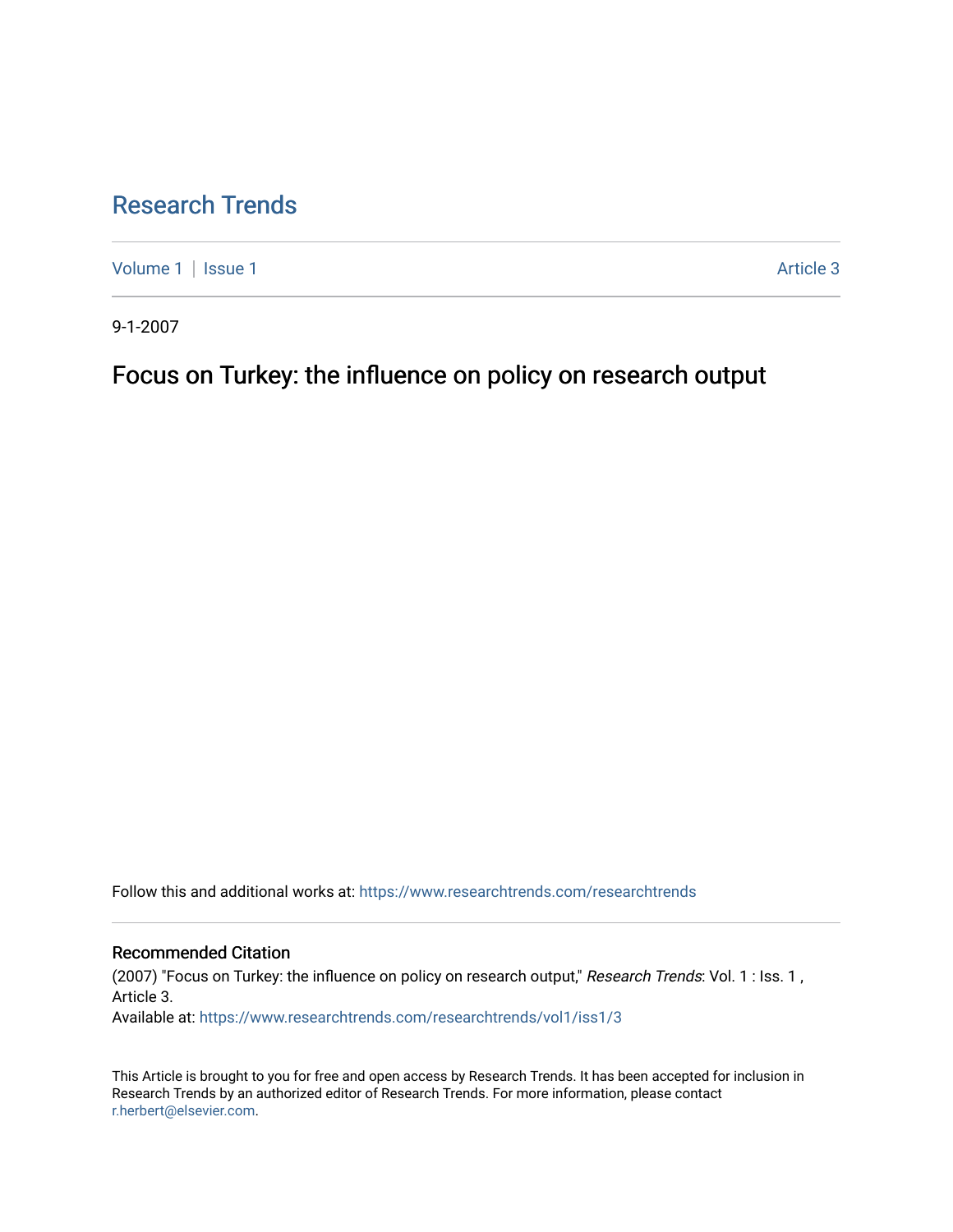## Country trends



# Focus on Turkey: the influence of policy on research output



With a special contribution from Professor Cem Saraç

When describing research, the American astronomer Dr. Carl Sagan was quoted as saying, "Somewhere, something incredible is waiting to be known." This inspiring quotation reflects the fact that research exists in all parts of the world (and indeed outside of the world, as in the case of Astronomy) and that researchers collaborate to produce incredible breakthroughs in every country. This is the first in a series of articles that reflect the global nature of research. The series covers research trends across countries, and investigates the proliferation of research communication throughout the world.

We are focussing our first analysis on Turkey, a country that has shown strong growth in article output in recent years (see Figure 1 below).



#### Figure 1 – Output of journal research articles in Turkey 2000–2006 Source: Scopus

The increase in research articles across this period is occurring at an average rate of 17% per annum over the period 2000-2006, as compared with a 3.5% p.a. overall growth in the same period. But how can we explain this increase? Certainly the OECD Main Science and Technology Indicators Vol. 2007 (1)identify trends in data, which match this increase in research articles. Figure 2 illustrates the growth in the number of researchers based in Turkey. Comparing the data in the two graphs, we can conclude that the more researchers in a country, the more articles are written and published from institutions within that country.



Figure 2 – Researchers active in R&D in Turkey 2000-2004 Source: OSYM 2007 (2)

This increase in research articles and number of researchers is also matched by the increase in funding of higher education (HE) within Turkey; Figure 3 illustrates the growth in HE funding across the same period.



#### Figure 3 – Higher education funding in Turkey 2000-2004 Source: OECD

While these indicators continue to increase, the difference between subject fields is also evident. Figure 4 illustrates the subject breakdown of Turkish research in 2006 in Scopus and demonstrates that medical and life science research is currently leading the way in terms of published output, but that significant contributions are also being made to the physical and mathematical sciences.